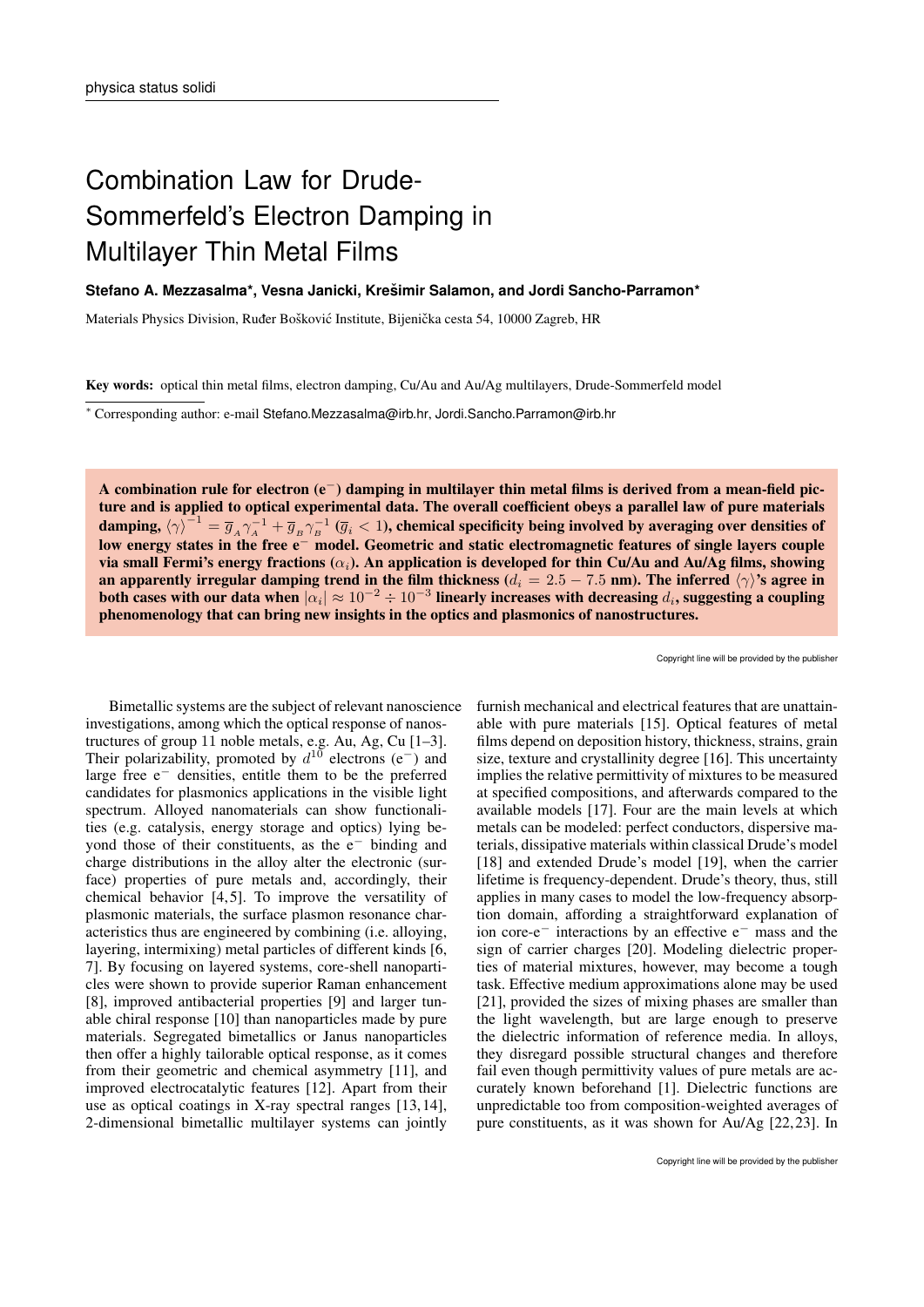well-separated layered media, effective medium theories may be affected by non-locality and size confinement [24]. This work focuses on the effective  $e^-$  damping in thin multilayer metal films. Damping is the most critical parameter ultimately determining the quality factor in many optics and plasmonics applications [25, 26]. By combining a mean-field view with the free e<sup>−</sup> model, the overall behavior fulfills a parallel combination rule of pure materials coefficients, as here it is tested for Cu/Au and Au/Ag. Theories linking mesoscopic to microscopic/atomic scales well suit condensed matter investigations such as polarization, dielectric [27–29], flow [30] and solid-state properties [31]. This picture can allow a quantitative analysis of nonlocal processes in bimetal samples, fruitful to study and design plasmonic devices relying on thin layered media.

**Experimental** Two types of multilayer structures were produced and studied, Cu/Au and Au/Ag. Optical features of all pure materials are nicely described by Drude's model in spectral regions for photon energies < 1.5 eV [32], where interband transitions are absent and e <sup>−</sup> damping coefficients follow from optical spectroscopy methods in the near-infrared range [33]. Due to good wetting properties, Cu is less prone than Ag and Au to form islands when it is deposited onto a dielectric or semiconductor surface [34]. To improve Au wetting, substrates were precoated by a 5 nm thick Cr layer [35]. By using electron beam evaporation, a number of Cu/Au and Au/Ag multilayers were deposited on a silicon wafer, Si(100), comprising 5 pairs of Cu/Au and Au/Ag layers with different combinations of metal thicknesses. Depositions were made in a modified Varian chamber with base pressure of  $6 \times 10^{-7}$  Torr, where a quartz crystal controller monitored the thickness of metal layers, growing with rate  $\approx 1$  Å/s. Substrates weren't preheated before deposition to prevent from metal island formations and get compact films.

X-ray reflectivity (XRR) spectra (in Supporting Information A) were detected to control the fabricated multilayer structures. They were carried out by a diffractometer equipped with a Co X-ray tube and a position-sensitive detector (Hecus PSD-50M) that was placed 500 mm from the samples. XRR scans were obtained by measuring the intensity of specularly reflected X-ray beams as a function of the grazing incidence angle (ranging from  $0^{\circ}$  to  $1.2^{\circ}$  with step 0.003°). In all examined multilayers, XRR data showed Bragg peaks and oscillations that confirmed the structure periodicity and thickness uniformity. Best fits were calculated by the standard Parratt algorithm taking roughness into account according to Nevot and Croce [36], revealing thickness values in close agreeement with those detected by the quartz control and densities of layers agreeing as well with their reference values.

Optical measurements allowed retrieving the effective dielectric function and thickness of the whole multilayer. Ellipsometric data were obtained in the spectral range  $(275 - 2175)$  nm by a J.A. Woollam V-VASE ellipsometer at incidence angles of 65°, 70°,75°. Dielectric functions





**Figure 1** Ellipsometric angles (symbols) and best fits (solid lines) from a multiple-oscillator model for effective optical constants of Cu/Au  $(5.0/5.0)^5$ . Data for Au/Ag are illustrated in Supporting Information B. Quality of this fit is representative of the two entire data sets. Legends also report the incidence angle.

of composites followed from a multiple-oscillator model, taking both interband transitions in the visible-UV spectral range and low-energy Drude's response into account [34]. Data were best fitted by optimizing the dispersion parameters minimizing the discrepancy among experimental and simulated spectra. This method is implemented by the WVASE software and always led to excellent fits in the entire spectral range. Figures 1 and 2 illustrate typical responses for Cu/Au systems, Au/Ag's being depicted in Supporting Information B. The good fit quality in all cases implies that multilayers can be well described by homogeneous media with effective optical constants, obeying Drude's model in the low-energy region (Fig. 2). Effective thicknesses were set to the total multilayer's.

A synopsis of relevant data is drawn in Table (1). Drude's plasma frequencies  $(\omega_P)$  did not show relevant changes in all samples, with mean values  $\langle \omega \rangle_p = 8.62$ , 8.80 eV and relative % deviations  $\approx 3.5, 2$ , respectively in Cu/Au and Au/Ag. Optical parameters of pure metals agree with former plasma frequency values and damping coefficients of Au, Ag and Cu [37–40]. Owing to slightly different deposition conditions, Au data turned out to differ in the two multilayer series. Note that samples may exhibit an electromagnetically anisotropic behavior. Our measurements, however, reflect the response to an electric field directed parallelly to each multilayer structure. The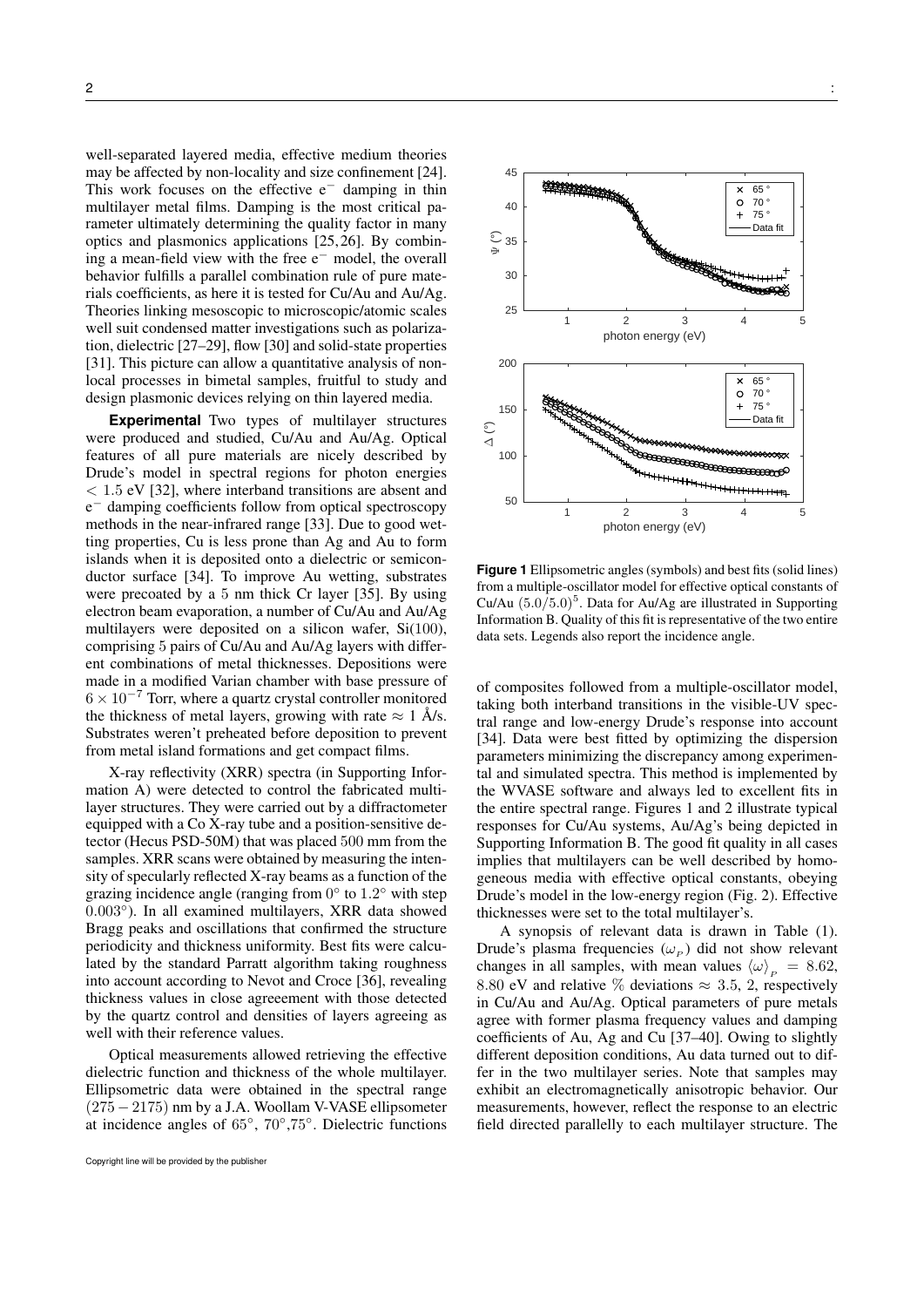

**Figure 2** Imaginary part of the effective dielectric function  $(\epsilon)$  of Cu/Au samples (Au/Ag's is shown in Supporting Information B).

**Table 1** Geometrical and Damping Data  $(k = \text{bilayer number})$ .

|     | $Au/Ag$ (meV)                             |
|-----|-------------------------------------------|
| 136 | 96                                        |
| 69  | 62                                        |
|     | 120                                       |
|     | 142                                       |
|     | 98                                        |
|     | 123                                       |
| 138 | 110                                       |
|     | $Cu/Au$ (meV)<br>196<br>281<br>168<br>163 |

continuity condition for displacement vectors at the airmetal interface strongly attenuates the longitudinal field component in the layer, as in metals the dielectric function is large in most of the spectral range [41].

**Theoretical** Drude's relation for charge displacement in a metal i is a function of mass  $(m_i)$ , electric charge  $(q_i)$ , damping coefficient ( $\gamma_i$ ), electric field intensity (E<sub>i</sub>) and frequency  $(\omega)$  as:

$$
r_i = -\frac{q_i \mathbf{E}_i}{m_i \omega_i (\omega_i + \mathbf{i}\gamma_i)}
$$
(1)

Equation (1) follows from a Lagrangian view for a dissipative *n*-body system, with vector positions  $\mathbf{r}_i$  ( $i \leq n$ ) in a region with external electric field  $(\phi)$ , classical potential (U) and kinetic (K) energies, as well as Rayleigh's dissipation function  $(D_R)$ . For  $n = 2$   $(i = A, B)$  [42]:

$$
U = q_A \phi(\mathbf{r}_A) + q_B \phi(\mathbf{r}_B) + k_c \frac{q_A q_B}{|\mathbf{r}|}
$$
 (2)

$$
K = \frac{1}{2}m|\mathbf{v}|^2 + \frac{1}{2}M|\overline{\mathbf{v}}|^2 \tag{3}
$$

$$
\mathcal{D}_R = \frac{m_A}{2} \gamma_A |\mathbf{v}_A|^2 + \frac{m_B}{2} \gamma_B |\mathbf{v}_B|^2 \tag{4}
$$



**Figure 3** Scheme of the mean-field approach,  $\psi_i$ ,  $m_i$ ,  $q_i$ , denoting the  $i$ -th effective field attenuation (Eq. 9), mass and charge.

with total and reduced masses, M and  $m = m_A m_B /M$ , velocities of baricentre  $(\bar{r})$  and the position difference  $(r)$ ,  $\overline{\mathbf{v}} = p_A \mathbf{v}_A + p_B \mathbf{v}_B$  ( $p_i = m_i/M$ ) and  $\mathbf{v} = \mathbf{v}_B - \mathbf{v}_A$  ( $k_c$  is Coulomb's constant). Overwritten symbols will mean onward mass averages, in the fashion of  $\overline{v}$ . Equation (1) stems from Euler-Lagrange's once electric fields  $\mathbf{E}_i = \mathrm{E}_i e^{-i\omega t} \mathbf{e}_t$ and charge displacements  $\mathbf{r}_i = r_i e^{-i\omega t} \mathbf{e}_t$  are adopted,  $E_i$ being space-dependent and  $e_t$  denoting the unit vector in transverse direction. For longitudinal Coulomb's forces, one gets in fact an equation system just solved by Eq. (1):

$$
\begin{pmatrix}\n\Omega_A & \Omega_B \\
\hat{\Omega}_A & \hat{\Omega}_B\n\end{pmatrix}\n\begin{pmatrix}\nr_A \\
r_B\n\end{pmatrix} = - \begin{pmatrix}\n\frac{q_A}{M}E_A + \frac{q_B}{M}E_B \\
\frac{q_B}{m_B}E_B - \frac{q_A}{m_A}E_A\n\end{pmatrix}
$$
\n(5)

with  $\Omega_k/p_k = \mathrm{i}\omega(\gamma_k - \mathrm{i}\omega) = \pm \hat{\Omega}_k$  ( $k = A, B$ ). Supporting Information C reports the main mathematical details. On this basis, a mean-field approach is stated in the follow-

ing for e<sup>−</sup> damping in a bilayer of distinct metals. Geometry is regarded infinite in the horizontal plane with thicknesses at the nanoscale, each layer carrying an overall mass and charge (Fig. 3). As Drude's model well reproduced all data, no other dissipation source was added to  $D<sub>p</sub>$  to include e.g. mean free path constraints from interfaces or grain boundaries [43]. Drude's dielectric functions come from inserting the (e<sup>-</sup>) charge displacement ( $\mathbf{r}_i$ ) in the displacement field by the polarization vector density. An akin analysis can be made for overall displacements obeying a weighted average like:

$$
\langle r \rangle = \varrho_A r_A + \varrho_B r_B \tag{6}
$$

its weights  $(\varrho_i)$  being defined through  $\langle r \rangle = \langle r^* \rangle$ , where:

$$
\langle r^* \rangle = \frac{-q \mathbf{E_r}}{M \omega(\omega + \mathbf{i} \langle \gamma \rangle)} \tag{7}
$$

Now, overall charge, electric field and damping coefficient, q,  $E_r$  and  $\langle \gamma \rangle$ , can be linked to the same quantities in single layers by suitable partitioning coefficients. Let  $n_i$  be the *i*th e<sup>-</sup> density, charge fractions obey  $q_i/q = p_i \pi_i/\overline{\pi} \equiv \chi_i$ , with  $\pi_i = n_i / \rho_i$  being the charge amount per unit mass  $(\rho = \text{mass density per unit volume})$ . Field attenuations are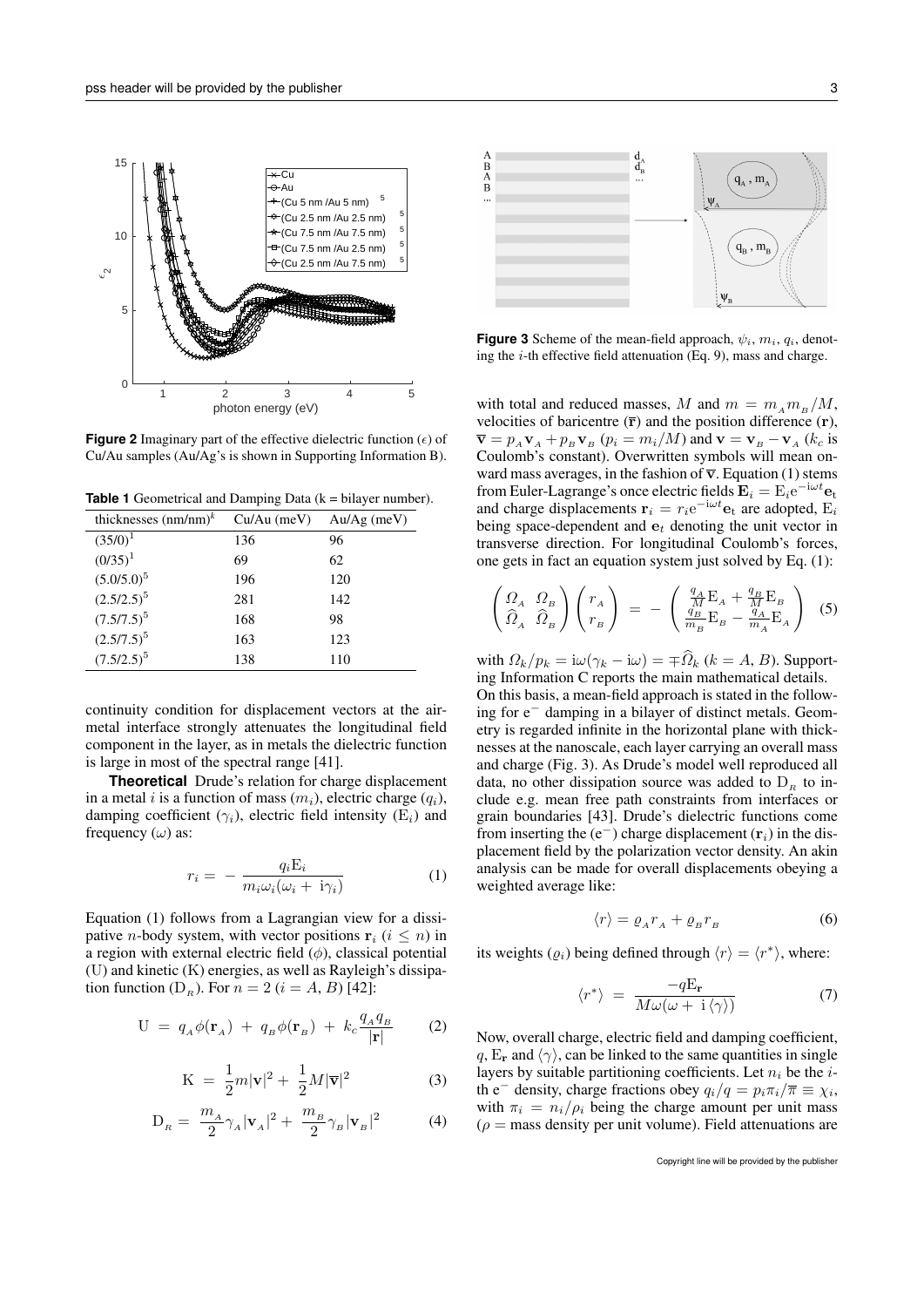equally needed in each layer, thus we define  $E_i/E_{\bf r} \equiv \psi_i$ . Replacing such partition terms in Eq. (6) and Eq. (7) yields:

$$
\varphi_A \widehat{\psi}_A + \varphi_B \widehat{\psi}_B = \varphi \tag{8}
$$

with  $\varphi_i = p_i \pi_i^2$ ,  $\varphi = \overline{\pi}^2$  and:

$$
\widehat{\psi}_i(\psi_i,\omega) = \frac{\omega + i \langle \gamma \rangle}{\omega + i \gamma_i} \psi_i \tag{9}
$$

where  $\psi_i = \psi(d_i, \omega)$  is function of the thickness  $d_i$ . Short notes on the pure materials behavior in Eq. (8) are reported in Supporting Information D. To express  $\psi_i$ , we remind no static longitudinal fields establish in conducting media without applied current densities. In good conductors, the lowest-order propagation vector in  $\omega \epsilon_i/\sigma_i \ll 1$ is  $k_{i\perp} \approx (1+i)\sqrt{\tilde{\mu}_i \sigma_i \omega/2}$ , where  $\epsilon$  is the dielectric per-<br>mittivity  $\sigma$  is the electric conductivity  $\tilde{\mu}$  is the magnetic mittivity,  $\sigma$  is the electric conductivity,  $\tilde{\mu}$  is the magnetic permeability [41]. As thicknesses relate to metal volume fractions  $(d_i/d_j \rightarrow 0$  iff  $p_i \rightarrow 0)$ , pure materials responses should be recovered as  $p_i \to 1$  or  $d_i \to \infty$ . A way to impose this is through the field decay across each layer, i.e.  $\psi_i(d_i, \omega) \approx 1 - e^{-\text{Im}\{k_{i\perp}(\omega)\} d_i}$ , giving an intrinsic decay contribution from layer i. If  $d_i \to 0$  then  $\psi_i \to 0$  and, correspondingly,  $p_i \rightarrow 0$  (and vice versa if  $d_i \rightarrow \infty$ ).

To involve the individual metal features, Eq. (8) may be averaged over the densities of occupied states  $D_i = D_i(\varepsilon)$ [44, 45], reminding that Drude's intraband transitions are low-energy's. For any frequency function in the layer  $i$ ,  $I_i = I_i(\varepsilon/\hbar)$  ( $\hbar$  = Planck's constant), the operator:

$$
\langle I_i \rangle = \frac{C_i}{n_i} \int_0^\infty D_i I_i(\varepsilon) d\varepsilon \tag{10}
$$

is calculated to let the phenomenological behavior of each damping contribution emerge from Eq. (8) i.e.:

$$
\varphi_A \langle \hat{\psi}_A \rangle + \varphi_B \langle \hat{\psi}_B \rangle = \varphi \tag{11}
$$

As temperature effects aren't regarded here, the factor  $C_i$ will normalize any thermal coefficient to recover the single layer responses in all of the involved physical quantities. In particular, Eq. (11) will be coupled to Drude's low-energy domain by resorting to Sommerfeld's expansion [44]:

$$
\int_0^\infty f_{D_i} I_i(\varepsilon) d\varepsilon \approx \int_0^{\mu_i} I_i(\varepsilon) d\varepsilon + \frac{\pi^2}{6} (k_B T)^2 I'_i(\mu_i)
$$
\n(12)

where  $k_BT$  is Boltzmann's thermal factor, prime is the first  $\varepsilon$ -derivative,  $f_{Di}(\varepsilon, \mu_i)$  is Fermi-Dirac's distribution function with chemical potential  $\mu_i$ , entering  $D_i = A_e \sqrt{\varepsilon} f_{Di}$ with  $2\pi^2 A_e = (2m_e/\hbar^2)^{\frac{3}{2}}$  ( $m_e = e^-$  mass). Equation (11) is averaged upon  $\mu_i \approx \varepsilon_{iF}$  (Fermi's energy), valid at low T, and introducing Fermi's energy fractions through  $\delta \varepsilon_i/\varepsilon_{iF} \equiv \alpha_i \ll 1$ . Calculations, reported in Supporting Information E, return an overall damping coefficient of the form:

$$
\overline{g}\left\langle \gamma\right\rangle ^{-1} = g_A \gamma_A^{-1} + g_B \gamma_B^{-1} \tag{13}
$$

with dimensionless coefficients:

$$
g_i = \frac{\varphi_i}{\varphi} \, \alpha_i^2 \lambda_i \sqrt{\varepsilon_{iF}} \; , \; \bar{g} \equiv \overline{\alpha^2 \lambda \varepsilon_F} \qquad (14)
$$

and where  $\lambda_i = d_i \sqrt{\tilde{\mu}_i \sigma_i/2}$  is coupling the layer thickness<br>to electromagnetic features of each phase. Note that pure to electromagnetic features of each phase. Note that pure dampings recover identically from Eq. (13) upon  $p_i \rightarrow 1$ .

**Results and Discussion** Equation (13) shows a parallel combination law for Drude's e<sup>−</sup> damping in multilayer thin films. Coefficients can obey  $g_i / \langle g \rangle < 1$ , a condition allowing larger damping (smaller relaxation times) from a parallel (series) rule. It quantitatively explain two dissimilar data series, the first of which e.g. damping less when Cu/Au =  $7.5/2.5$  and  $2.5/7.5$ , than  $7.5/7.5$  and  $5/5$ . These trends aren't anyway explained by effective medium theories for metals, as optical parameters would range in this case between pure materials values (see the numerical analysis in Supporting Information F). Qualitatively, a close situation arises from thin alloyed materials (see e.g [46] Au/Ag), in compliance with Matthiessen's rule [47]. Dependence of weight coefficients on  $\sqrt{\varepsilon_F}$  agree with the prediction of larger damping with increasing Fermi's velocity,  $\Delta \gamma \sim v_F/L$  [48,49] ( $L =$  length scale). Note that, in original Drude's assumptions,  $\gamma$  is independent of  $\varepsilon$ , while the more realistic assumption of energy-independent mean free path (scattering e.g. from lattice vibrations or neutral impurities) would set  $\gamma \propto \sqrt{\varepsilon}$  [50]. The quantities  $\alpha_i \ll 1$  couple the sum over states to low energies, where Drude's response takes place. They specialize the analysis by defining an energy slice for each metal. This approach acts as an optical extrapolation for good conducting layers, from very low to moderately low energies.

Our data,  $\gamma_A = 136$  meV,  $\gamma_B = 69$  meV and  $\gamma_A = 96$ meV,  $\gamma_{B'} = 62$  meV were taken as pairwise reference states for Eq. (13) when  $A \equiv Au$ ,  $B \equiv Cu$  and  $A \equiv Au$ ,  $B' \equiv Ag$ . The combination law was rather responsive to the physical parameters and carried out by resorting to well established solid-state data [51, 52, 45, 38],  $\tilde{\mu}_A = 1$ ,  $\tilde{\mu}_B =$ 0.99999,  $\tilde{\mu}_{B'} = 0.99998$ ;  $\sigma_A = 58.8 \text{ S/mm}$ ,  $\sigma_B = 45.5 \text{ S/mm}$ ,  $\sigma_{B'} = 62.1 \text{ S/mm}$ ;  $n_A = 59.0 \text{ nm}^{-3}$ ,  $n_B = 84.7 \text{ m}$ nm<sup>-3</sup>,  $n_{B'} = 58.6$  nm<sup>-3</sup>;  $\rho_A = 19.28$  g/cm<sup>3</sup>,  $\rho_B = 8.96$ g/cm<sup>3</sup>,  $\rho_{_{B'}} = 10.49$  g/cm<sup>3</sup>;  $\varepsilon_{_{AF}} = 5.53$  eV,  $\varepsilon_{_{BF}} = 7$  eV, given  $\beta_{B'} = 10.49$  given  $\beta_{AF} = 0.03$  eV,  $\varepsilon_{BF} = 7$  eV,<br> $\varepsilon_{B'F} = 5.49$  eV. Then we obtain  $\lambda_A \sqrt{\varepsilon_{AF}} \approx 0.49$   $d_A$ ,  $\lambda_B V_{\epsilon_{BF}}^{\epsilon_{B/F}} = 0.45$  CV. Then we obtain  $\lambda_A V_{\epsilon_{AF}}^{\epsilon_{AF}} \approx 0.45$   $\alpha_A$ ,<br> $\lambda_B V_{\epsilon_{BF}}^{\epsilon_{BF}} \approx 0.63$   $d_B$ ,  $\lambda_{B'} V_{\epsilon_{B'F}}^{\epsilon_{BF}} \approx 0.57$   $d_B$ , with  $d_i$  denoting here the effective thickness in nm. On conforming to the real sample geometries,  $d_i$  were set to 5 times the values in Table (1). As all films grew at constant surface area, mass probabilities read  $p_i = \rho_i d_i / (\rho_A d_A + \rho_B d_B)$ (and identically in  $B'$ ). Effective Fermi's energy fractions  $\alpha_i$  may depend on intensive and extensive film variables coming from the statistical thermodynamics of bulk and interface phases. To the authors' knowledge useful analytical expressions are unknown, but the orders of magnitude of all  $\alpha_i$  must be small enough to preserve the validity of Eq. (13). Fermi's energies then should decrease with increasing layer thickness [53], an influence getting more pro-

Copyright line will be provided by the publisher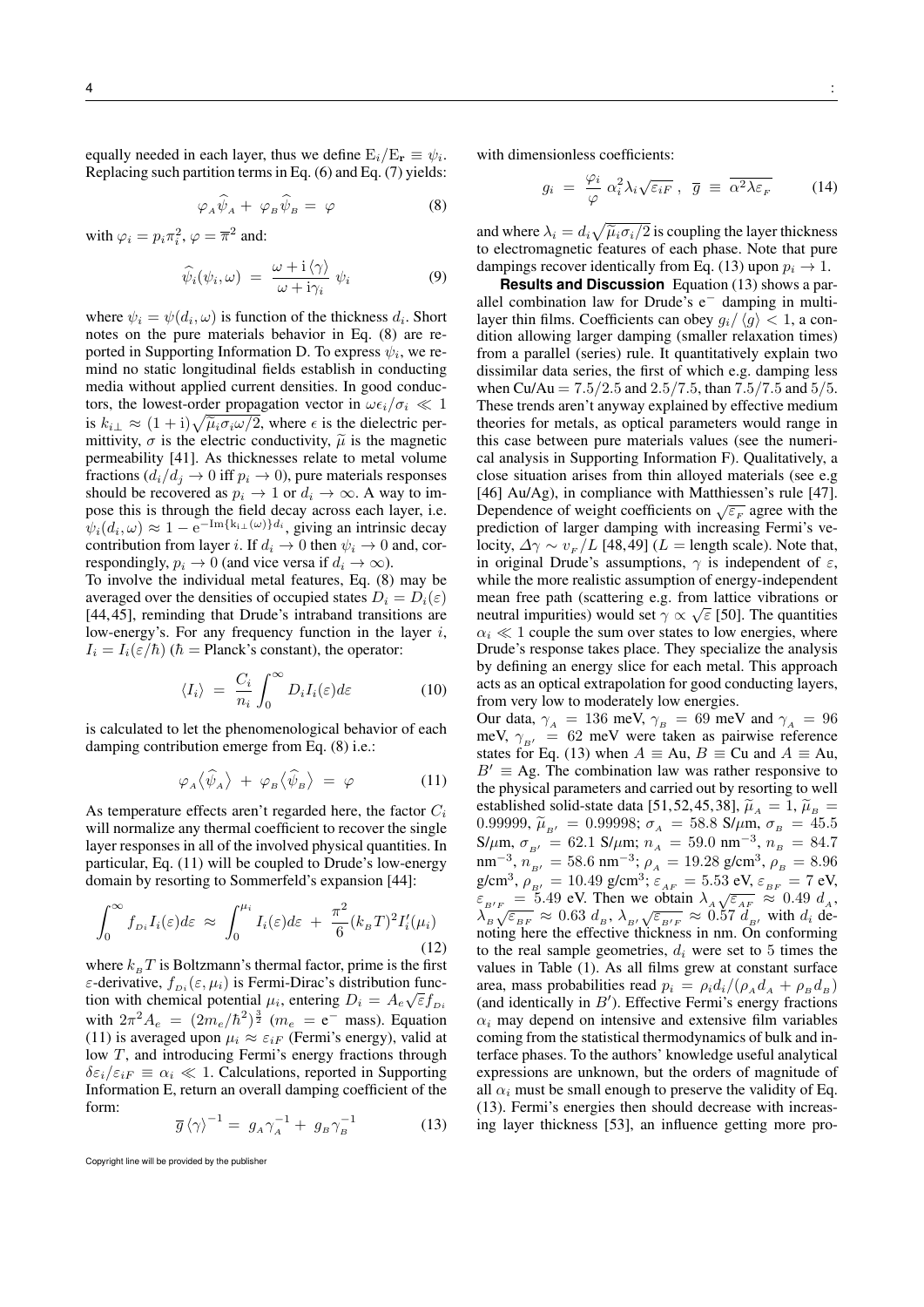

**Figure 4** Fermi's energy fractions in Cu/Au and Au/Ag damping.

nounced as the size quantization level is approached. Accordingly,  $\alpha$ -terms were coupled in each metal pair to obey a linearly decreasing function of  $d_i$ , bearing in mind they may stand for some lowest-order expansion of a more complex dependence. To a good approximation, one has  $\alpha_A \approx$  $(12.7-1.2 d_A) \cdot 10^{-3}, \alpha_B \approx (22-0.7 d_B) \cdot 10^{-4}$  (Cu/Au),  $\alpha_{_A} \approx (12.8-1.2~d_{_A})\cdot 10^{-3}, \alpha_{_{B'}} \approx (25-0.8~d_{_B})\cdot 10^{-4}$ (Au/Ag), each term multiplying  $d_i$  being nm<sup>-1</sup>. The found  $\alpha_i$  vs.  $d_i$  ( $i = A, B$ ;  $i = A, B'$ ), once inserted in Eq. (13), recover all damping energies in Table (1) with relative errors  $< 2.5 \cdot 10^{-4}$ . Figure 4 suggests that  $\alpha_i$  may stand for an optical solid-state property, since  $\alpha_A$  does not change significantly in the two systems. Consistently with former assumptions, and the orders of magnitude of Drude's parameters, then we find  $\alpha_i \varepsilon_{iF} < \gamma_i$  and  $\alpha_i \varepsilon_{iF} < \omega_{iP}$ , with mean values  $\alpha_A \varepsilon_{AF} \approx 37$  meV (Au),  $\alpha_B \varepsilon_{BF} \approx 13$ meV (Cu),  $\alpha_{B}E_{B'F} \approx 15$  meV (Ag). Finally, to point out another proof of consistency, a layer coupling interaction  $u = u(\bar{|\mathbf{r}|})$  was added to U in Eq. (2), distorting the displacements into:

$$
r_i^* = -\frac{q_i \mathbf{E}_i \pm \nabla_{\mathbf{r}} u_{\perp}}{m_i \omega_i (\omega_i + \mathbf{i}\gamma_i)}, \qquad (15)
$$

 $\nabla_{\mathbf{r}}u_{\perp} \equiv \mathbf{e}_{\mathrm{t}} \cdot \nabla_{\mathbf{r}}u$  and the positive sign at the numerator referring (conventionally) to A. For a coupling term  $\langle t_i \rangle \equiv$  $\pm \nabla_{\mathbf{r}} u_{\perp}/q_i \mathbf{E}_i$ , Eq. (13) should be reconsidered upon:

$$
g_A^* = (1 + \langle t_A \rangle) g_A, \ g_B^* = (1 - \langle t_B \rangle) g_B, \ \overline{g}^* = \overline{g}^*(\langle t_A \rangle, \langle t_B \rangle)
$$
\n(16)

In fact the former analysis for Cu/Au is formally equivalent to set  $\alpha_A^* = 1.27 \cdot 10^{-2}$ ,  $\alpha_B^* = 2.2 \cdot 10^{-3}$  and  $\sqrt{1 \pm \langle t_i \rangle} =$  $\alpha_i/\alpha_i^*$ , yielding  $\langle t_A \rangle \approx (1-9.4\cdot 10^{-2} d_A)^2 - 1$  and  $\langle t_B \rangle \approx$  $1-(1-3.2\cdot10^{-2}d_{B})^{2}$ . Alike trends could be observed as well for Au/Ag. This again emphasizes the role of chemical specificity and the way nanolayers may couple via bulk or surface interactions.

**Conclusions** e <sup>−</sup> damping in multilayer thin (Cu/Au and Au/Ag) films was measured and interpreted by linking a mean-field picture to the free e<sup>−</sup> model. The combination rule of single coefficients is of the parallel type and coupled to given Fermi's energy fractions in each metal.

**Acknowledgements** This work was supported by the Ministry of Environment and Energy, the Ministry of Science and Education, the Environmental Protection and Energy Efficiency Fund and the Croatian Science Foundation under the project Plasmonic Alternative Materials for Solar Energy Conversion" (PKP-2016-06-4469) in the total amount of 1 074 000 HRK.

## **References**

- [1] Y. Hashimoto, G. Seniutinas, A. Balčytis, S. Juodkazis, and Y. Nishijima, Sci. Rep. 6, 25010 (2016).
- [2] C. Gong and M. S. Leite, ACS Photonics 3(4), 507–513 (2016).
- [3] M. Grzelczak, S. A. Mezzasalma, W. Ni, Y. Herasimenka, L. Feruglio, T. Montini, J. Prez-Juste, P. Fornasiero, M. Prato, and L. M. Liz-Marzn, Langmuir 28(24), 8826– 8833 (2012).
- [4] H. Kobayashi, K. Kusada, and H. Kitagawa, Accounts Chem. Res. 48(6), 1551–1559 (2015).
- [5] M. G. Blaber, M. D. Arnold, and M. J. Ford, J. Phys.: Condens. Mat. 22(14), 143201 (2010).
- [6] D. Rioux, S. Vallières, S. Besner, P. Muñoz, E. Mazur, and M. Meunier, Adv. Opt. Mater. 2(2), 176–182 (2014).
- [7] J. Zhu, Physica E 27(1-2), 296-301 (2005).
- [8] A. K. Samal, L. Polavarapu, S. Rodal-Cedeira, L. M. Liz-Marzan, J. Perez-Juste, and I. Pastoriza-Santos, Langmuir 29(48), 15076–15082 (2013).
- [9] L. Yang, W. Yan, H. Wang, H. Zhuang, and J. Zhang, RSC Adv. 7(19), 11355–11361 (2017).
- [10] D. Kosters, A. de Hoogh, H. Zeijlemaker, H. Acar, N. Rotenberg, and L. Kuipers, ACS Photonics 4(7), 1858– 1863 (2017).
- [11] A. J. Logsdail and R. L. Johnston, J. Phys. Chem. C 116(44), 23616–23628 (2012).
- [12] Y. Song, K. Liu, and S. Chen, Langmuir 28(49), 17143– 17152 (2012).
- [13] H. A. Macleod, Thin-Film Optical Filters (CRC Press, Boca Raton, 2017).
- [14] Z. Knittl, Optics of Thin Films: An Optical Multilayer Theory (John Wiley-Sons Inc., London, 1976).
- [15] M. Wei, L. Xu, J. Shi, G. Pan, Z. Cao, and X. Meng, Appl. Phys. Lett. 106(1), 011604 (2015).
- [16] L. S. Abdallah, S. Zollner, C. Lavoie, A. Ozcan, and M. Raymond, Thin Solid Films 571, 484–489 (2014).
- [17] Y. Nishijima and S. Akiyama, Opt. Mater. Express 2(9), 1226–1235 (2012).
- [18] R. L. Chern, C. C. Chang, and C. C. Chang, Phys. Rev. E 73(Mar), 036605 (2006).
- [19] A. A. Reijnders, J. Hamilton, V. Britto, J. B. Brubach, P. Roy, Q. D. Gibson, R. Cava, and K. Burch, Phys. Rev. B 90(23), 235144 (2014).
- [20] A. Galuza and A. Beznosov, Low Temp. Phys. 27(3), 216– 227 (2001).
- [21] D. E. Aspnes, Thin Solid Films 89(3), 249–262 (1982).
- [22] M. Moskovits, I. Srnová-Šloufová, and B. Vlčková, J. Chem. Phys. 116(23), 10435–10446 (2002).
- [23] J. Sancho-Parramon, V. Janicki, M. Lončarić, H. Zorc, P. Dubček, and S. Bernstorff, Appl. Phys. A 103(3), 745– 748 (2011).